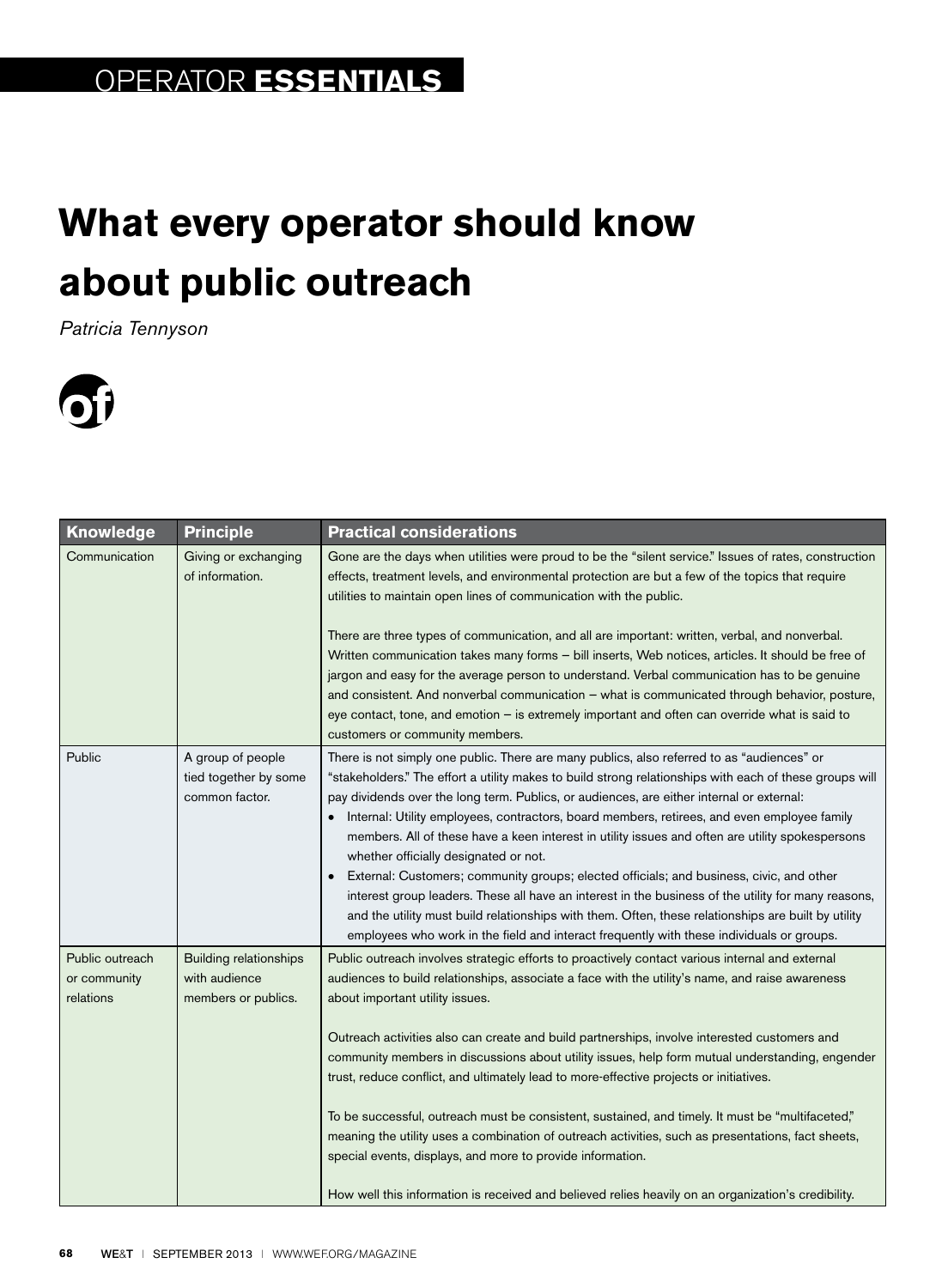

John Clarke

| <b>Knowledge</b>                          | <b>Principle</b>                                                                                                                                                                                                                                           | <b>Practical considerations</b>                                                                                                                                                                                                                                                                                                                                                                                                                                                                                                                                                                                                                                                                                                                                      |  |
|-------------------------------------------|------------------------------------------------------------------------------------------------------------------------------------------------------------------------------------------------------------------------------------------------------------|----------------------------------------------------------------------------------------------------------------------------------------------------------------------------------------------------------------------------------------------------------------------------------------------------------------------------------------------------------------------------------------------------------------------------------------------------------------------------------------------------------------------------------------------------------------------------------------------------------------------------------------------------------------------------------------------------------------------------------------------------------------------|--|
| Credibility                               | The ability to have<br>one's truthfulness or<br>honesty accepted.                                                                                                                                                                                          | Credibility is earned – and organizational credibility is largely earned by actions and practices of<br>the people who represent the utility.<br>There are things that every utility representative can do to build credibility. These include returning<br>calls promptly, providing information as promised, taking positive approaches to problems, listening<br>first and acting second, showing sincerity, and being straightforward. These things may sound<br>simple, but they are vitally important to building organizational credibility - particularly during<br>difficult times.                                                                                                                                                                         |  |
| <b>Strategic</b><br>communication<br>plan | A proactive and<br>measurable plan that<br>identifies why a utility<br>wants to communicate,<br>what it wants to<br>communicate, with<br>whom it needs to<br>communicate, and<br>what methods and<br>activities are best<br>to reach various<br>audiences. | Just as utilities have guidance documents for operations or capital improvement programs, they<br>also need a planned, systematic program for public outreach. A strategic communication plan<br>maximizes limited resources and ensures that the entire organization - from management to<br>customer service to field operations and engineering - are working from the same "playbook"<br>when it comes to communicating with customers and other publics.<br>Strategic communication plans analyze issues, identify audiences, set goals and objectives,<br>articulate key messages, and outline activities that will reach audiences. Front-line personnel are<br>critical to implementing this strategic plan and should be a part of its development and use. |  |
| Communication<br>protocol                 | Written practices,<br>processes, and<br>assignments to ensure<br>that all are aware of<br>communication roles<br>and responsibilities,<br>and that accuracy<br>and consistency are<br>maintained no matter<br>who is communicating.                        | Does everyone know what to do when a news camera and microphone appear at the scene of a<br>system emergency?<br>A communication protocol ensures that each person knows where to direct the media, how to<br>politely respond while keeping focus on the emergency at hand, and which spokespersons have<br>been assigned to address various utility topics or concerns.<br>It is important for all utility personnel to learn what protocols the utility has in place and how each<br>employee fits in.                                                                                                                                                                                                                                                            |  |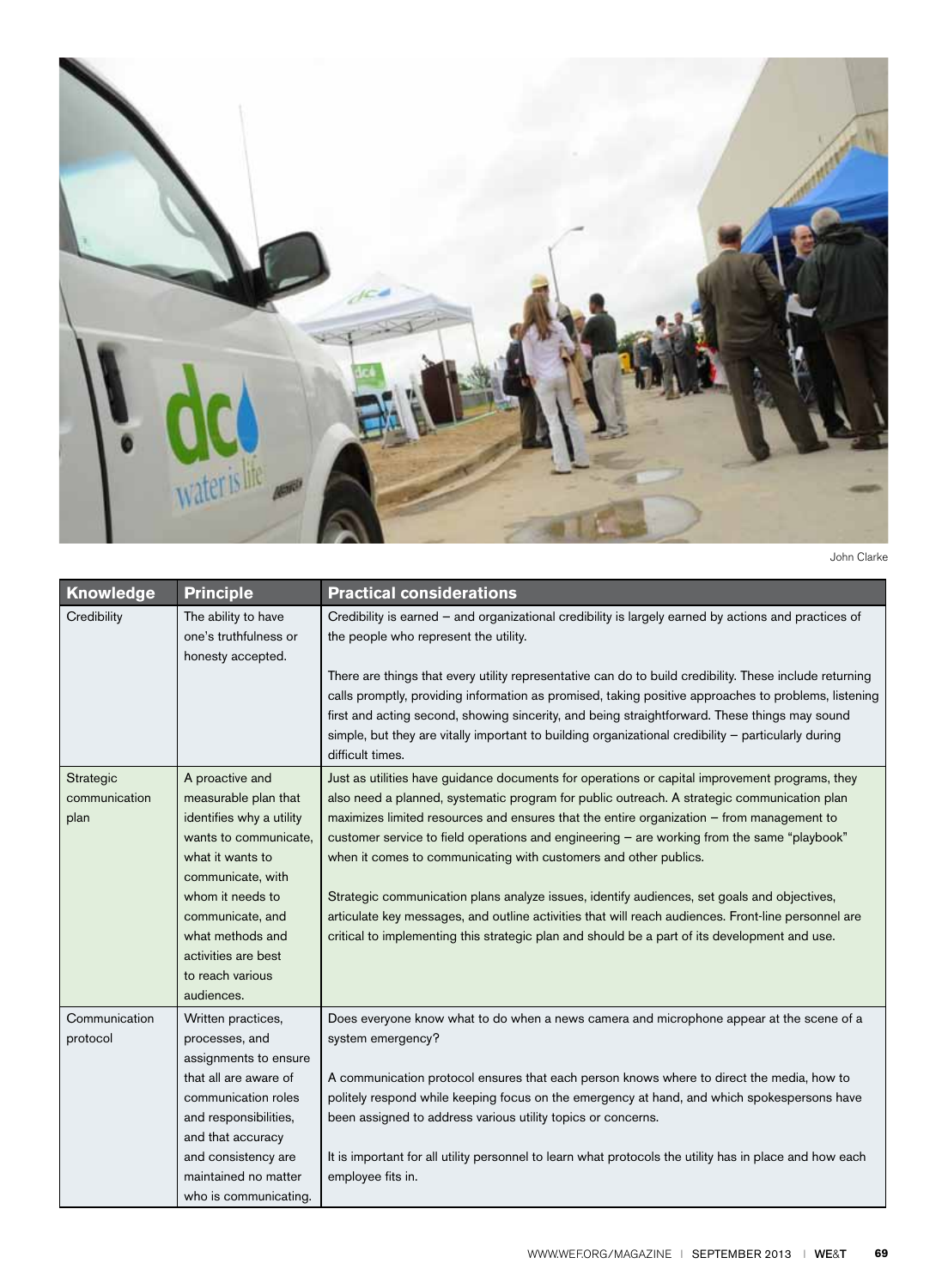| Knowledge                  | <b>Principle</b>                                                                                                                                                       | <b>Practical considerations</b>                                                                                                                                                                                                                                                                                                                                                             |
|----------------------------|------------------------------------------------------------------------------------------------------------------------------------------------------------------------|---------------------------------------------------------------------------------------------------------------------------------------------------------------------------------------------------------------------------------------------------------------------------------------------------------------------------------------------------------------------------------------------|
| Key messages               | The things a utility<br>wants customers<br>and all community<br>members to know                                                                                        | These are concise statements about what an organization stands for or endeavors to do.<br>Messages are not "spin." They can include information about the organization in general or be<br>specific to a particular project.                                                                                                                                                                |
|                            | about the organization<br>above all else.                                                                                                                              | Everyone in the utility should be familiar with organizational key messages and comfortable with<br>their use. For example: "The XYZ Utility is committed to keeping rates affordable while ensuring<br>that our wastewater system is in top working condition at all times."                                                                                                               |
|                            |                                                                                                                                                                        | How utilities keep rates affordable and maintain system are the facts that support this message,<br>but the message itself emphasizes the organizational focus on affordability and reliability. This is a<br>message all utility representatives can present.                                                                                                                              |
| Talking points             | A bulleted list of key<br>topical information to<br>be covered during a<br>presentation, interview,                                                                    | Talking points provide the key information a utility needs to communicate about priority topics and<br>help ensure consistency regardless of which utility spokesperson is speaking. Inconsistency can<br>lead to confusion and even distrust - which affects credibility.                                                                                                                  |
|                            | or even a one-on-one<br>discussion.                                                                                                                                    | Consistency sounds straightforward but can be difficult to achieve without proper planning and<br>documentation. Was the wastewater overflow "a lot," "hundreds of gallons," "within regulatory<br>limits," or "limited"? Is the rate increase "5%," "5% more than last year," "5% for everyone," etc.?<br>Talking points provide specificity, clarity, and focus.                          |
| Informational<br>materials | The written forms<br>of communication -<br>fact sheets, flyers,<br>newsletters, bill inserts<br>- that convey key utility<br>messages, talking<br>points, and details. | Written informational materials provide consistent, factual, and easy to understand information<br>about an organization. All written materials should be posted on a website so they are easily<br>accessible to everyone. They will include key messages $-$ and sometimes, the talking points $-$ so<br>they provide a quick reference when asked questions by any member of the public. |





## **vulcanindustries.com**

212 South Kirlin Street Missouri Valley, Iowa 51555 USA (712) 642-2755

Visit us at WEFTEC in Chicago Booth 2639